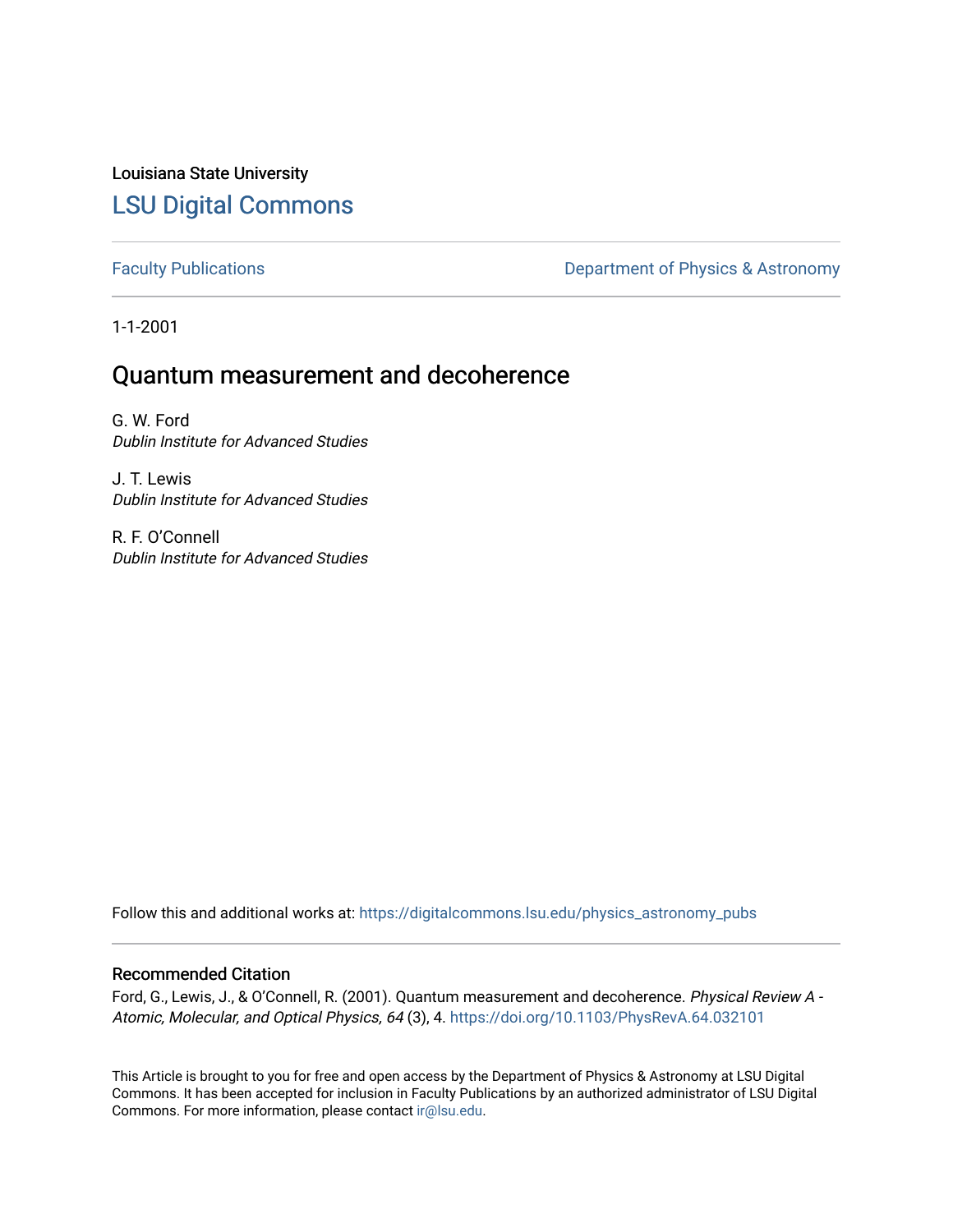## Quantum measurement and decoherence

G. W. Ford<sup>\*</sup>, J. T. Lewis and R. F. O'Connell<sup>\*\*</sup>

School of Theoretical Physics Dublin Institute for Advanced Studies 10 Burlington Road Dublin 4, Ireland (July 11, 2018)

### Abstract

Distribution functions defined in accord with the quantum theory of measurement are combined with results obtained from the quantum Langevin equation to discuss decoherence in quantum Brownian motion. Closed form expressions for wave packet spreading and the attenuation of coherence of a pair of wave packets are obtained. The results are exact within the context of linear passive dissipation. It is shown that, contrary to widely accepted current belief, decoherence can occur at high temperature in the absence of dissipation. Expressions for the decoherence time with and without dissipation are obtained that differ from those appearing in earlier discussions. 03.65.Bz, 05.30.-d, 05.40.+j

Typeset using REVTEX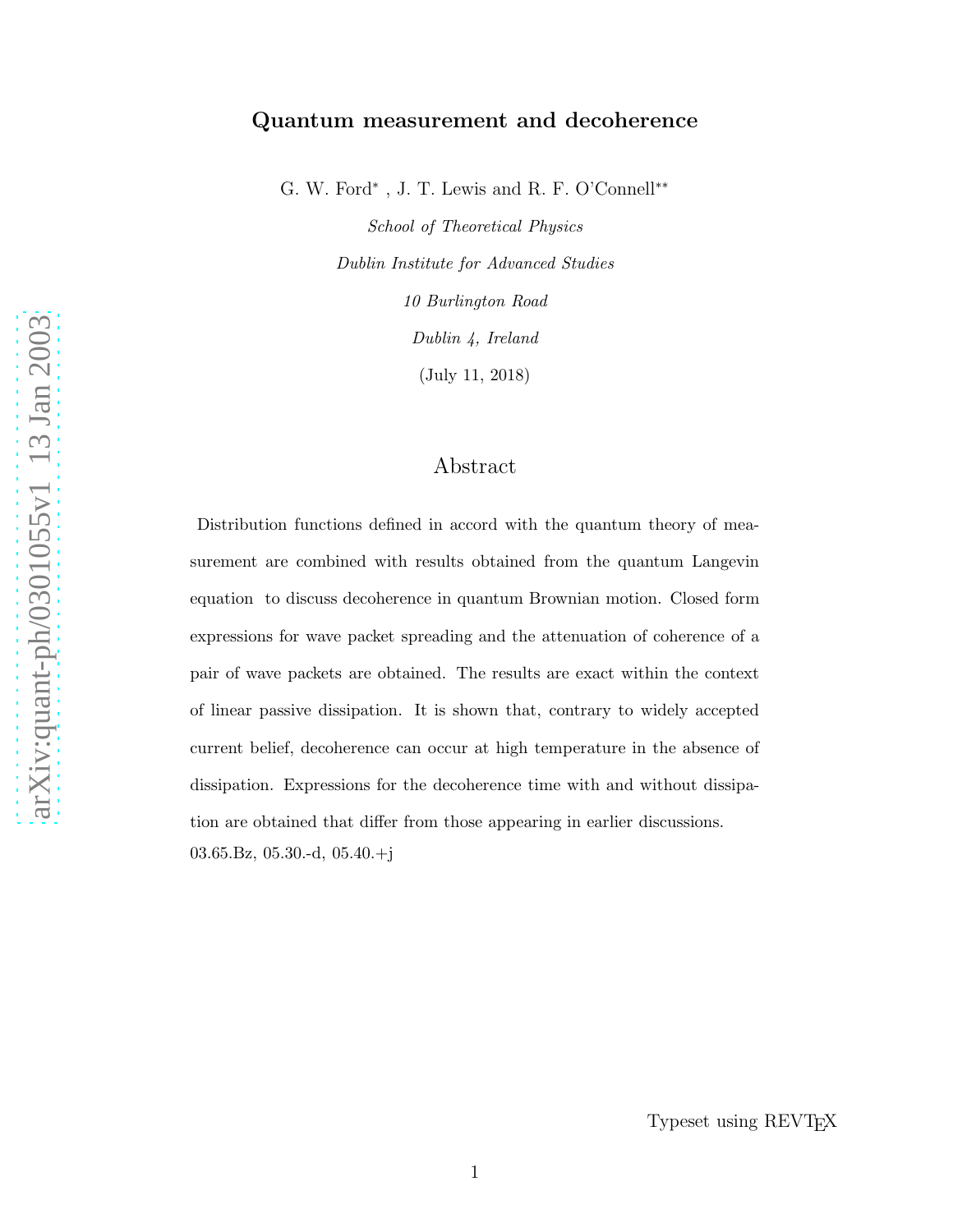The problem of decoherence in quantum systems has been of considerable recent interest. A sampling of earlier theoretical work appears in Refs. [1–5], but for a detailed survey we refer to a recent book devoted wholly to the subject [6]. In an introduction to the contents of this book, Joos surveys the current situation and, in discussing the mechanism of decoherence, states that "irreversible coupling to the environment seems to have become widely accepted (and even quite popular) during the last decade, not least through the various contributions by Woljciech Zurek and his collaboratorsIn this present work we come to quite the opposite conclusion and in fact show that, in the high temperature case considered by Zurek [4] and others, decoherence occurs in a characteristic time  $\tau_d$  [ see Eq. (21) below] that is independent of the Ohmic decay rate  $\gamma$  [see Eq. (19) below] which characterizes the strength of the coupling to the environment. Furthermore, the formulation we use is exact and enables us to show explicitly that previous estimates of the decoherence time arise from an inconsistent application of long-time asymptotic formulas to obtain a short-time result. Apart from its relevance to the question of classical-quantum correspondence and the foundations of quantum mechanics, this work, especially that part dealing with entangled states, is clearly relevant to the host of experiments on decoherence [7], quantum teleportation [8] and quantum information and computation [9,10].

Much of the discussion of decoherence has been in terms of the simple problem of a particle moving in one dimension that is placed in an initial superposition state (Schrödinger "cat" state) corresponding to two widely separated wave packets. Decoherence is said to occur when the long-time interference pattern is destroyed. The key questions asked are, first, under what conditions does decoherence occur and, second, what is the decoherence time. Previous discussions of the problem have either used the Feynman-Vernon influence functional technique [1] or master equation techniques [2–4] and have been confined to the case of Ohmic dissipation. In either case it is assumed that the initial state is decoupled from the environment. Here we use a different formulation in terms of quantum distribution functions introduced some time ago by Ford and Lewis [11]. With this formulation we are able to obtain exact closed form expressions for the spreading of a wave packet and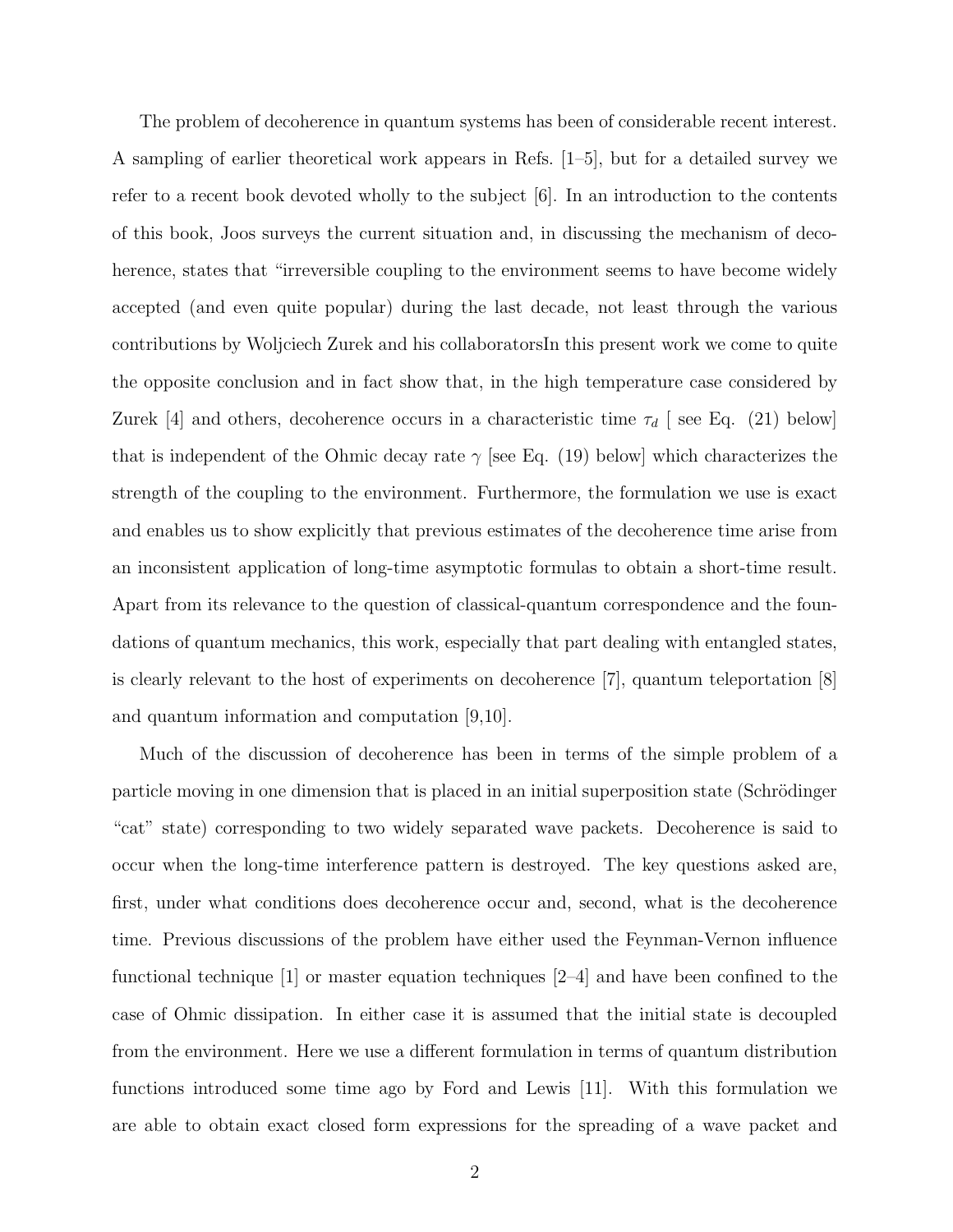for the attenuation of interference in the two wave packet problem, which are valid for all temperatures and for a very general dissipative environment. In particular, we avoid the assumption that the particle is initially decoupled from the environment; the particle is in equilibrium with the environment at the time it is put into the initial state by a measurement. An important conclusion is that decoherence can occur for  $\gamma \to 0$  (absence of dissipation). A further feature of the Ford-Lewis formulation is that the density matrix for the entire system is employed, i.e., one does not trace over the environment to obtain a reduced density matrix as previous investigations have done.

In the formulation of Ford and Lewis, we regard the particle as part of a larger system of particle coupled to a reservoir. Initially (or in the distant past) the complete system is in equilibrium at temperature  $T$ , described by the normalized density matrix

$$
\rho_0 = \frac{e^{-H/kT}}{\text{Tr}\{e^{-H/kT}\}},\tag{1}
$$

where  $H$  is the *system* Hamiltonian. To a measurement of  $x$  one associates a measuring function  $\alpha(x_1)$  ( $x_1$  is a c-number) such that  $\|\alpha(x - x_1)\Phi\|^2 dx_1$  is the probability that if the system is in a normalized quantum state  $\Phi$  the instrument will read between  $x_1$  and  $x_1+dx_1$ . An example is the "Gaussian slit" [12] for which

$$
\alpha(x_1) = (2\pi\sigma_1^2)^{-1/4} \exp\{-\frac{x_1^2}{4\sigma_1^2}\},\tag{2}
$$

where  $\sigma_1$  is the experimental width. It follows that if x is measured at time  $t_1$ , the probability that the instrument will read between  $x_1$  and  $dx_1$  is  $W(x_1, t_1)dx_1$ , where

$$
W(x_1, t_1) = \text{Tr}\{\alpha[x(t_1) - x_1]\rho_0\alpha[x(t_1) - x_1]^{\dagger}\}.
$$
\n(3)

Here  $x(t)$  is the Heisenberg operator at time t,

$$
x(t) = e^{iHt/\hbar} x e^{-iHt/\hbar}.
$$
\n(4)

In the same way, if x is measured at time  $t_1$  and again at a later time  $t_2$  the probability that the first instrument will read in range  $dx_1$  and the second in  $dx_2$  is  $W(x_1, t_1; x_2, t_2)dx_1dx_2$ . Using an obvious shorthand notation,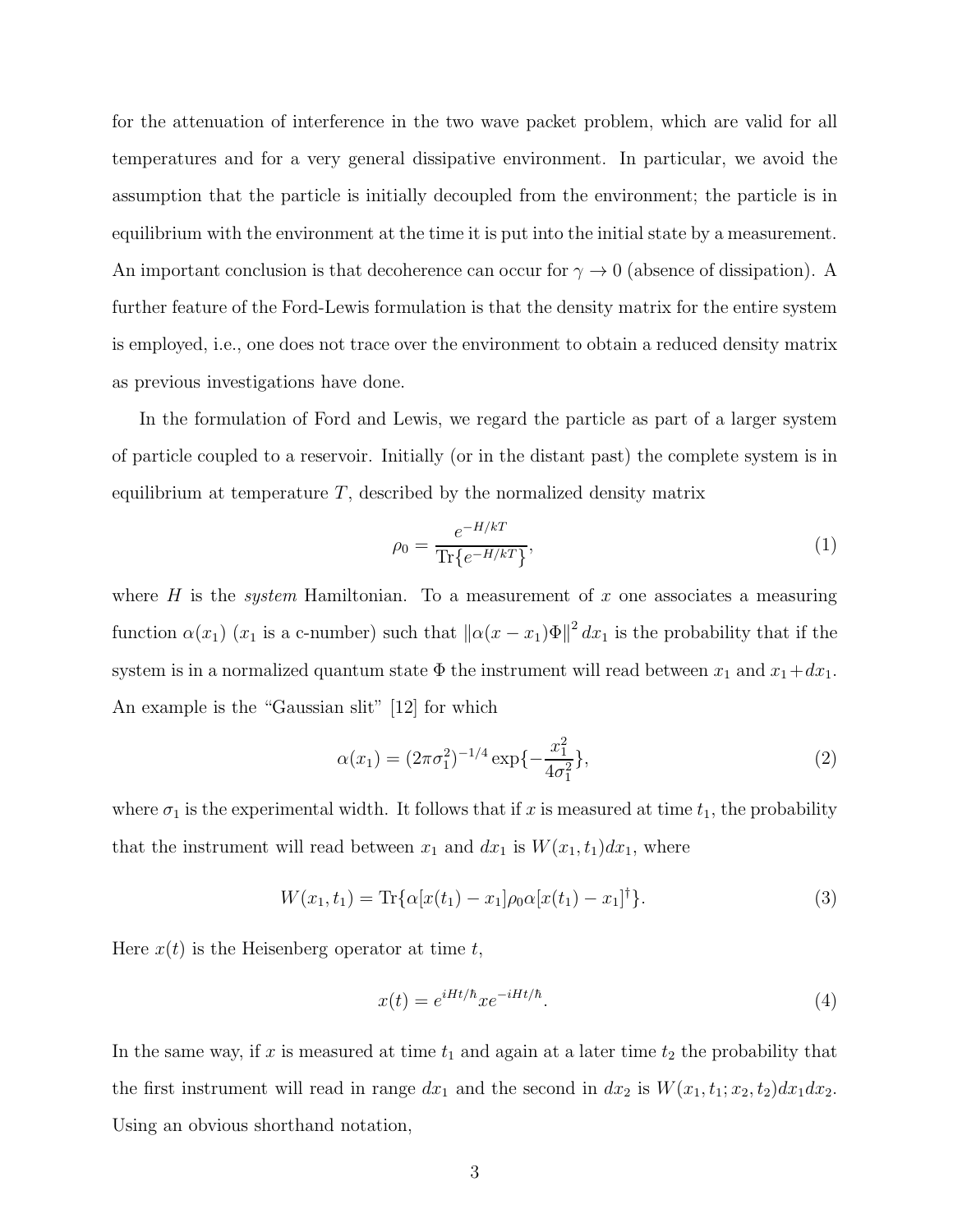$$
W(1,2) = \text{Tr}\{\alpha(2)\alpha(1)\rho_0\alpha(1)^{\dagger}\alpha(2)^{\dagger}\}.
$$
 (5)

Here in  $\alpha(j) = \alpha[x(t_j) - x_j]$  the index j is meant to indicate not only the time  $t_j$  and instrumental position  $x_j$ , but also the instrumental parameters such as a width  $\sigma_j$ . In this way one can go on to define higher order distribution functions.

The distribution functions can be expressed in terms of the corresponding characteristic functions,

$$
W(1) = \int_{-\infty}^{\infty} \frac{dk_1}{2\pi} \xi(1) e^{-ik_1x_1},
$$
  
\n
$$
W(1,2) = \int_{-\infty}^{\infty} \frac{dk_1}{2\pi} \int_{-\infty}^{\infty} \frac{dk_2}{2\pi} \xi(1,2) e^{-i(k_1x_1 + k_2x_2)}.
$$
\n(6)

Now the key formulas needed from Ford and Lewis [11] is that for quantum Brownian motion these characteristic functions are given by the general formulas

$$
\xi(1) = \exp\{-\frac{1}{2}k_1^2 \langle x(t_1)^2 \rangle\} \times \int_{-\infty}^{\infty} \frac{dq_1}{2\pi} \tilde{\alpha}(q_1 - \frac{k_1}{2})^* \tilde{\alpha}(q_1 + \frac{k_1}{2}), \n\xi(1,2) = \exp\{-\frac{1}{4} \sum_{j=1}^2 \sum_{l=1}^2 \langle x(t_j)x(t_l) + x(t_l)x(t_j) \rangle k_j k_l\} \times \int_{-\infty}^{\infty} \frac{dq_1}{2\pi} \int_{-\infty}^{\infty} \frac{dq_2}{2\pi} \prod_{j=1}^2 \tilde{\alpha}(q_j - \frac{k_j}{2})^* \tilde{\alpha}(q_j + \frac{k_j}{2}) \times \exp\{q_1 k_2[x(t_1), x(t_2)]\}.
$$
\n(7)

Here  $\tilde{\alpha}$  is the Fourier transform of the function  $\alpha$  describing the measurement,

$$
\tilde{\alpha}(1) = \int_{-\infty}^{\infty} dx_1 \alpha(x_1) e^{-iq_1 x_1}.
$$
\n(8)

We should remark that in the derivation of these formulas it was necessary to assume that the commutator  $[x(t_1), x(t_2)]$  is a c-number. This is the case for quantum Brownian motion [13].

We first apply these formulas to obtain an expression for the spreading of a wave packet. That is, at time  $t_1$  a measurement is made with an associated function of the form  $(2)$  and then at a later time  $t_2$  a second measurement of the same form is made (with index  $1 \rightarrow 2$ ). The integrals are all standard Gaussian integrals, and we obtain the results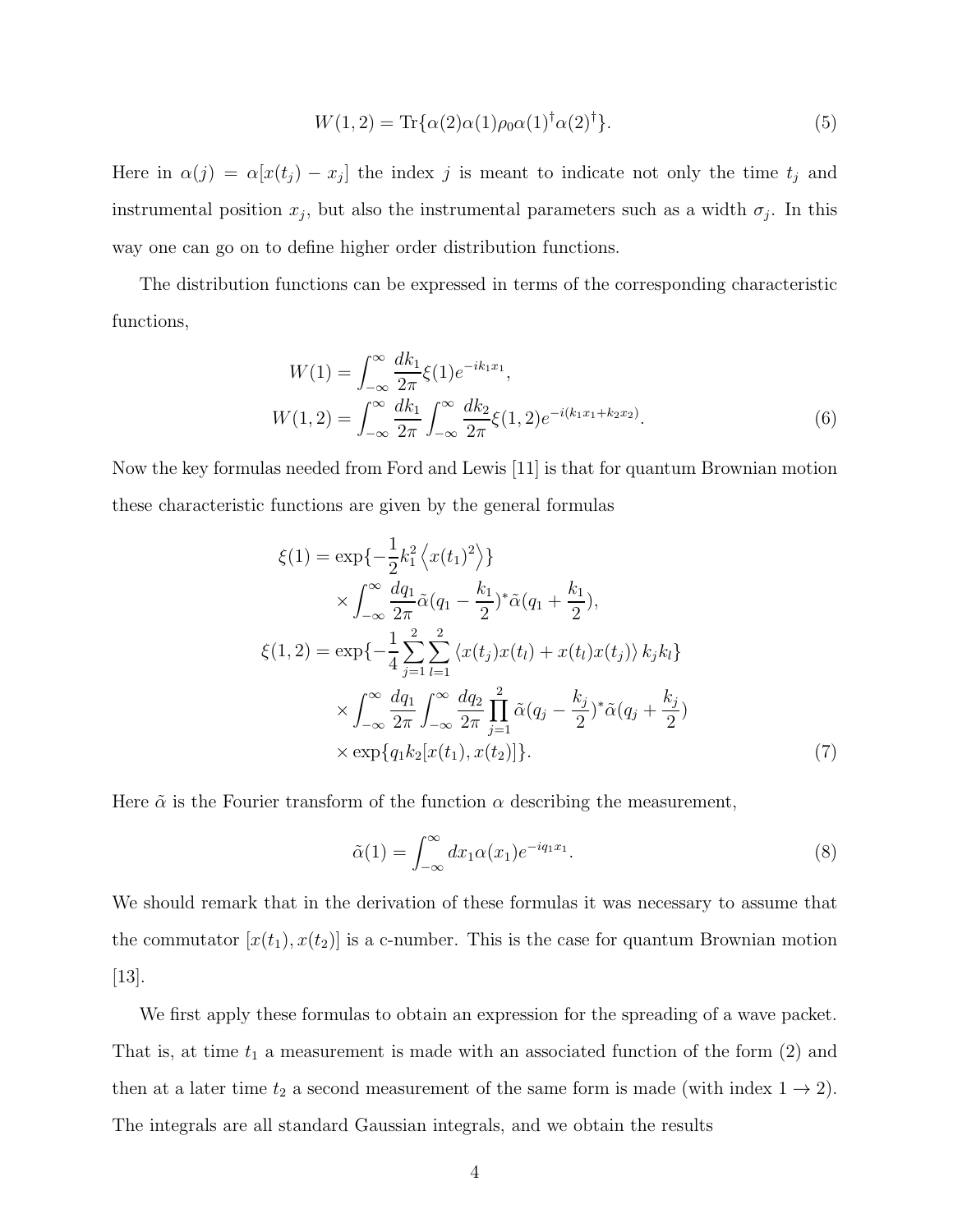$$
W(1) = \frac{1}{\sqrt{2\pi\sigma^2}} \exp\left\{-\frac{x_1^2}{2\sigma^2}\right\},
$$
  
\n
$$
W(1,2) = \frac{\exp\left\{-\frac{1}{2(1-\rho^2)}\left(\frac{x_1^2}{\sigma^2} - 2\frac{\rho x_1 x_2}{\sigma\tau} + \frac{x_2^2}{\tau^2}\right)\right\}}{2\pi\sigma\tau(1-\rho^2)^{1/2}},
$$
\n(9)

where (note the misprint in the Eq.  $(7.18)$  of  $[11]$ )

$$
\sigma^2 = \sigma_1^2 + \langle x^2 \rangle,
$$
  
\n
$$
\tau^2 = \sigma_2^2 - \frac{[x(t_1), x(t_2)]^2}{4\sigma_1^2} + \langle x^2 \rangle,
$$
  
\n
$$
2\sigma \rho \tau = -s(t_2 - t_1) + 2\langle x^2 \rangle.
$$
\n(10)

In this last,  $s(t_2 - t_1)$  is the mean square displacement

$$
s(t) = \left\langle \left\{ x(t_1) - x(t_1 + t) \right\}^2 \right\rangle. \tag{11}
$$

The distribution  $W(1, 2)$  is a Gaussian quadratic form, with mean square width given by

$$
w^{2}(t) \equiv \int_{-\infty}^{\infty} dx_{1} \int_{-\infty}^{\infty} dx_{2} (x_{1} - x_{2})^{2} W(1, 2)
$$

$$
= \sigma_{1}^{2} - \frac{[x(t_{1}), x(t_{1} + t)]^{2}}{4\sigma_{1}^{2}} + s(t) + \sigma_{2}^{2}.
$$
(12)

This is an exact general formula for the spreading of a Gaussian wave packet, expressed in terms of the mean square displacement and the nonequal-time commutator. For the special case when the second measurement is made with infinite precision ( $\sigma_2 = 0$ ) and for a free particle without dissipation and at zero temperature  $(s(t) = 0, [x(t_1), x(t_1 + t)] = i\hbar t/m$ this reduces to the familiar formula of elementary quantum mechanics [15].

In the case of an unbound (free) particle the mean square displacement  $\langle x^2 \rangle$  diverges. We can obtain a simple expression in this limit if we introduce the conditional probability

$$
P(x_2 - x_1, t_2 - t_1) = \lim_{\langle x^2 \rangle \to \infty} \frac{W(1, 2)}{W(1)}.
$$
\n(13)

Using the expressions (9) we find

$$
P(x,t) = \frac{\exp\{-\frac{x^2}{2w^2(t)}\}}{\sqrt{2\pi w^2(t)}}.
$$
\n(14)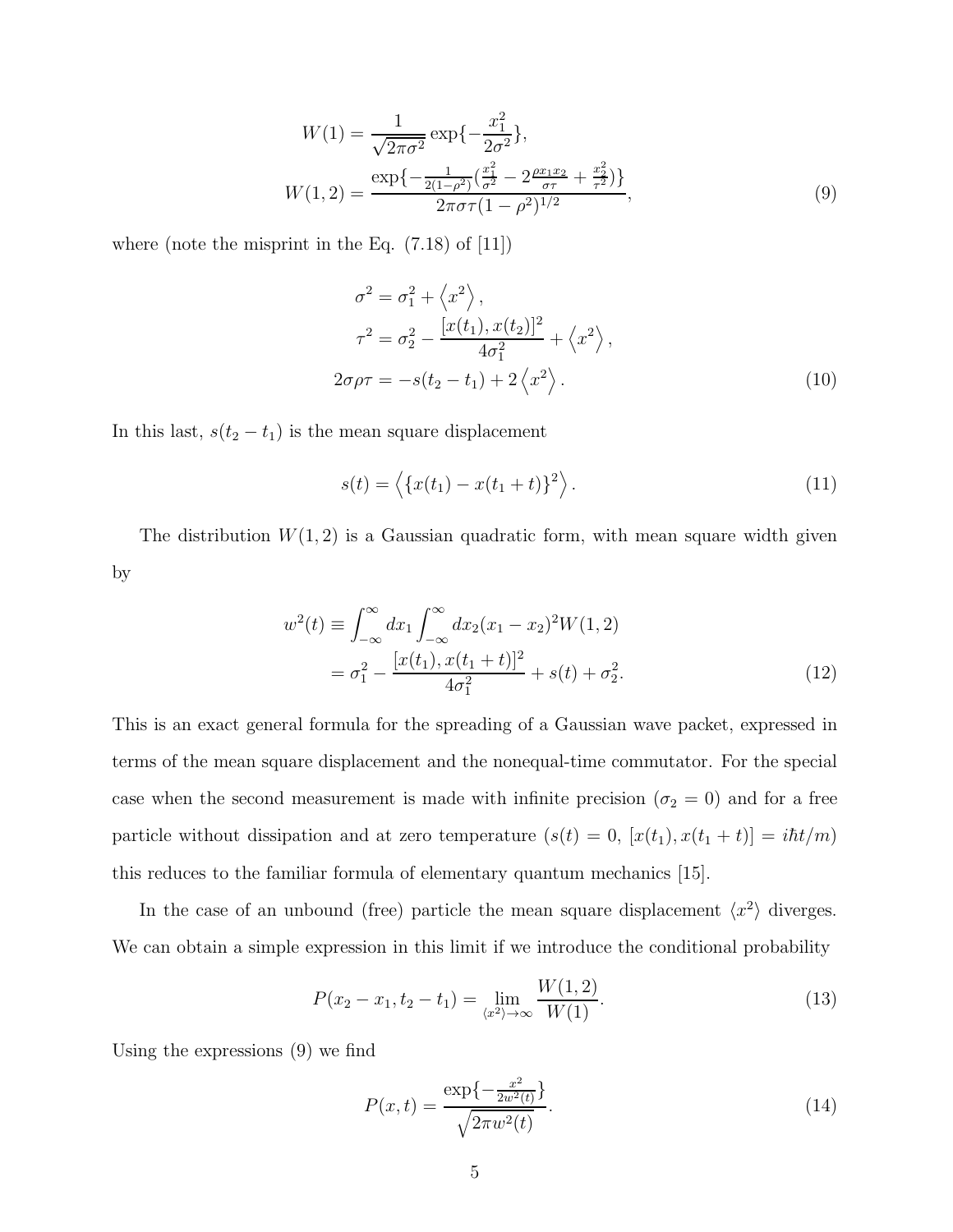Thus, the conditional probability is a normal distribution with variance  $w^2$ Here we should refer to the work of Hakim and Ambegaokar [14], who use path integral methods for the special case of a free particle interacting with an Ohmic bath to obtain an equivalent expression for wave packet spreading. (note the misprint in their expression (38) for the width)

Next, we consider the case where the initial measurement forms two widely separated wave packets, which corresponds to the measurement function

$$
\alpha(1) = \frac{\exp\left\{-\frac{(x_1 - d/2)^2}{4\sigma_1^2}\right\} + \exp\left\{-\frac{(x_1 + d/2)^2}{4\sigma_1^2}\right\}}{[8\pi\sigma_1^2(1 + e^{-d^2/8\sigma_1^2})^2]^{1/4}},
$$
\n(15)

where d is the separation of the wave packets, the width of each being  $\sigma_1$  and  $x_1$  being the center of the wave packet pair. The second measurement is then made with a single slit instrument corresponding to a function of the form (2) (with index  $1 \rightarrow 2$ ). Again, the integrals are all standard Gaussian integrals, and we obtain results for  $W(1)$  and  $W(1, 2)$ . Again, there is a considerable simplification if we introduce the conditional probability (13). We find

$$
P(x,t) = \frac{1}{\sqrt{2\pi w^2} (1 + e^{-d^2/8\sigma_1^2})}
$$
  
 
$$
\times \left( \exp\left\{ -\frac{x^2 + (\sigma_1^2 + s + \sigma_2^2) \frac{d^2}{4\sigma_1^2}}{2w^2} \right\} \cos \frac{x d[x(t_1), x(t_1 + t)]}{4i\sigma_1^2 w^2} + \frac{1}{2} \exp\left\{ -\frac{(x - \frac{d}{2})^2}{2w^2} \right\} + \frac{1}{2} \exp\left\{ -\frac{(x + \frac{d}{2})^2}{2w^2} \right\} \right). \tag{16}
$$

This conditional probability is the sum of three contributions, corresponding to the three terms within the parentheses. The second and third clearly correspond to the sum of probabilities of the form (14) from two single slits, while the first term (that involving the cosine) is an interference term. It is of interest to study the ratio,  $a(t_2 - t_1)$  of the amplitude of the interference term to twice the geometric mean of the other two terms, which we will refer to as the attenuation factor. We find

$$
a(t) = \exp\{-\frac{(s(t) + \sigma_2^2)d^2}{8\sigma_1^2 w^2(t)}\}.
$$
\n(17)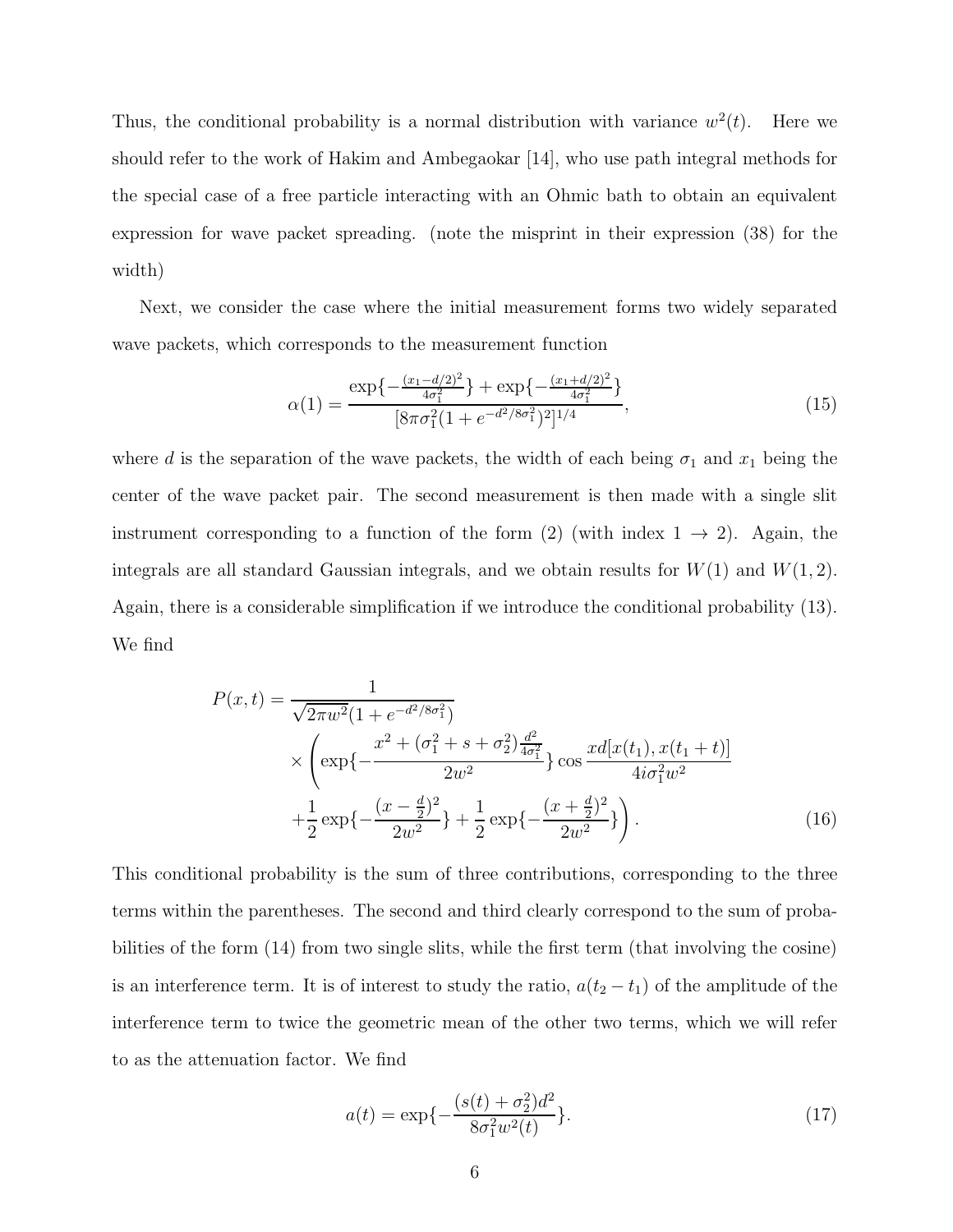In general, the interest is in the case where the second measurement is made with infinite precision, so in the following discussion we set  $\sigma_2$  equal to zero.

For quantum Brownian motion, the mean square displacement and the commutator are given by the formulas

$$
s(t) = \frac{2\hbar}{\pi} \int_0^\infty d\omega \text{Im}\{\alpha(\omega + i0^+)\} \coth \frac{\hbar \omega}{2kT} (1 - \cos \omega t),
$$
  

$$
[x(t_1), x(t_1 + t)] = \frac{2i\hbar}{\pi} \int_0^\infty d\omega \text{Im}\{\alpha(\omega + i0^+)\} \sin \omega t.
$$
 (18)

where  $\alpha$  is the response function. In the so-called Ohmic case, where the mean motion is  $m \langle \ddot{x} \rangle + m \gamma \langle \dot{x} \rangle = 0,$ 

$$
\operatorname{Im}\{\alpha(\omega+i0^{+})\} = \frac{\gamma}{m\omega(\omega^2+\gamma^2)}.
$$
\n(19)

Consider first the case of vanishingly small dissipation ( $\gamma \to 0$ ). Then, setting  $\sigma_2^2 = 0$ and putting  $s = \frac{kT}{m}$  $\frac{kT}{m}t^2$  and  $[x(t_1), x(t_1 + t)] = i\frac{\hbar}{m}$  $\frac{h}{m}t$  in (12) and (17) we see that

$$
a(t) = \exp\left\{-\frac{d^2}{8\sigma_1^2 + 2\bar{\lambda}^2 + 8\frac{m\sigma_1^4}{kTt^2}}\right\}
$$
 no dissipation, (20)

where  $\bar{\lambda} = \hbar / \sqrt{mkT}$  is the mean thermal de Broglie wavelength. Now the interest is always in the case where the wave packets are widely separated,  $d \gg \sigma_1$ . From this expression we see that for long time, the attenuation factor will be small (i.e., there will be decoherence) if the temperature is sufficiently high that the mean de Broglie wavelength is small compared with the spacing,  $d \gg \bar{\lambda}$ . The characteristic time for decoherence to occur will then be

$$
\tau_d = \frac{\sigma_1^2}{\bar{v}d},\tag{21}
$$

where  $\bar{v} = \sqrt{kT/m}$  is the mean thermal velocity. This decoherence time is the time for a particle travelling with the mean thermal velocity to traverse the slit width multiplied by the ratio of the slit width to the slit spacing. Thus we see that we can have *decoherence without* dissipation (in the sense that  $\tau_d$  is independent of  $\gamma$ , which characterizes the strength of the coupling to the environment).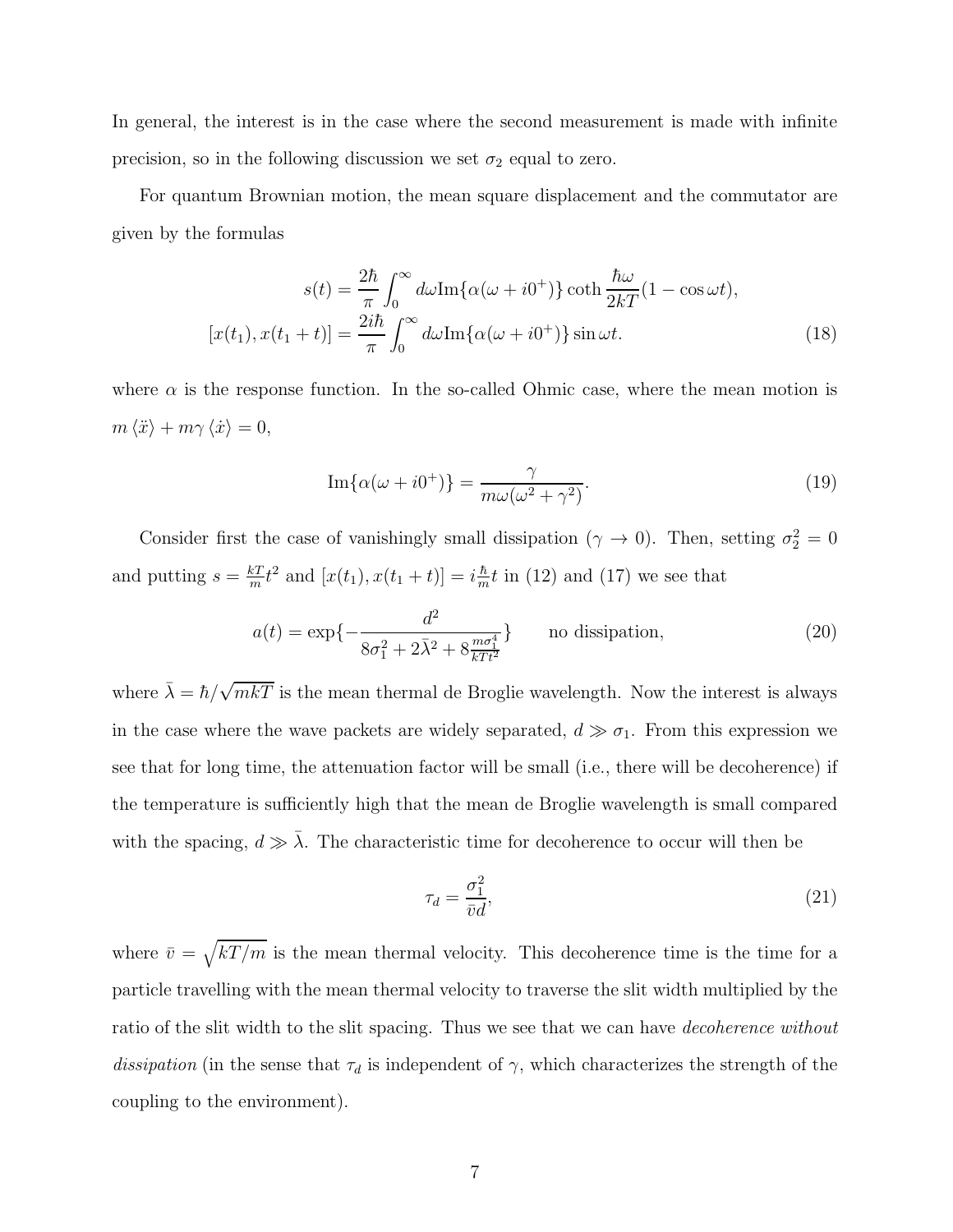Next we consider the case of Ohmic dissipation at high temperature, where by high temperature we mean  $kT \gg \hbar \gamma$ . Then, using (19) we see from the formulas (18) that

$$
s(t) = \frac{2kT}{m\gamma}(t - \frac{1 - e^{-\gamma t}}{\gamma}),
$$
  
\n
$$
[x(t_1), x(t_1 + t)] = \frac{i\hbar}{m\gamma}(1 - e^{-\gamma t}).
$$
\n(22)

For short times ( $\gamma t \ll 1$ ) these reduce to the those for the case of vanishingly small dissipation, for which the decoherence time is given by (21). Thus if  $\gamma \tau_d = \gamma \sigma_1^2 / \bar{v} d$  is small (and this will generally be the case at high temperature) the decoherence time will be the same as for the case of vanishingly small dissipation, given by (21).

These exact results are strikingly different from those obtained by previous investigators [2–5]. It appears that the disagreement arises from the fact that others have implicitly used a long time  $(\tau_d \gg \gamma^{-1})$  approximation to obtain characteristic decay times. To see how this comes about, we evaluate the high temperature formulas (22) for very long times  $(\gamma t \gg 1)$ . Putting the result in (17) and setting  $\sigma_1^2 = 0$  we find  $a(t) \sim \exp\{-d^2 \gamma t/\bar{\lambda}^2\}$ . This is an exponential decaying with characteristic time  $\gamma^{-1}\bar{\lambda}^2/d^2$ , which is exactly twice the expression for the decoherence time obtained by previous authors [3–5]. But we see that it is inconsistent with the assumption of long time used to obtain it. At short times, as we have seen, we recover the estimate (21). One possible reason why others have obtain inconsistent results may be due to the fact that they assumed that the system and its environment are initially decoupled whereas, by contrast, in the formulation we use the particle state is entangled with the environment (i.e., in equilibrium) at the time it is put into the initial state by a measurement. Putting this point in another way, previous discussions have been in terms of the reduced density matrix but, as pointed out by Ambegaokar [16], on such short time scales the time evolution does not operate on the reduced density matrix alone."

In conclusion we have seen that the simple and general formulation of quantum measurement given in [11] provides a powerful method for discussing quantum stochastic systems. The formalism is in terms of quantum distribution functions and, when combined with results obtained from the quantum Langevin equation, has enabled us to obtain exact explicit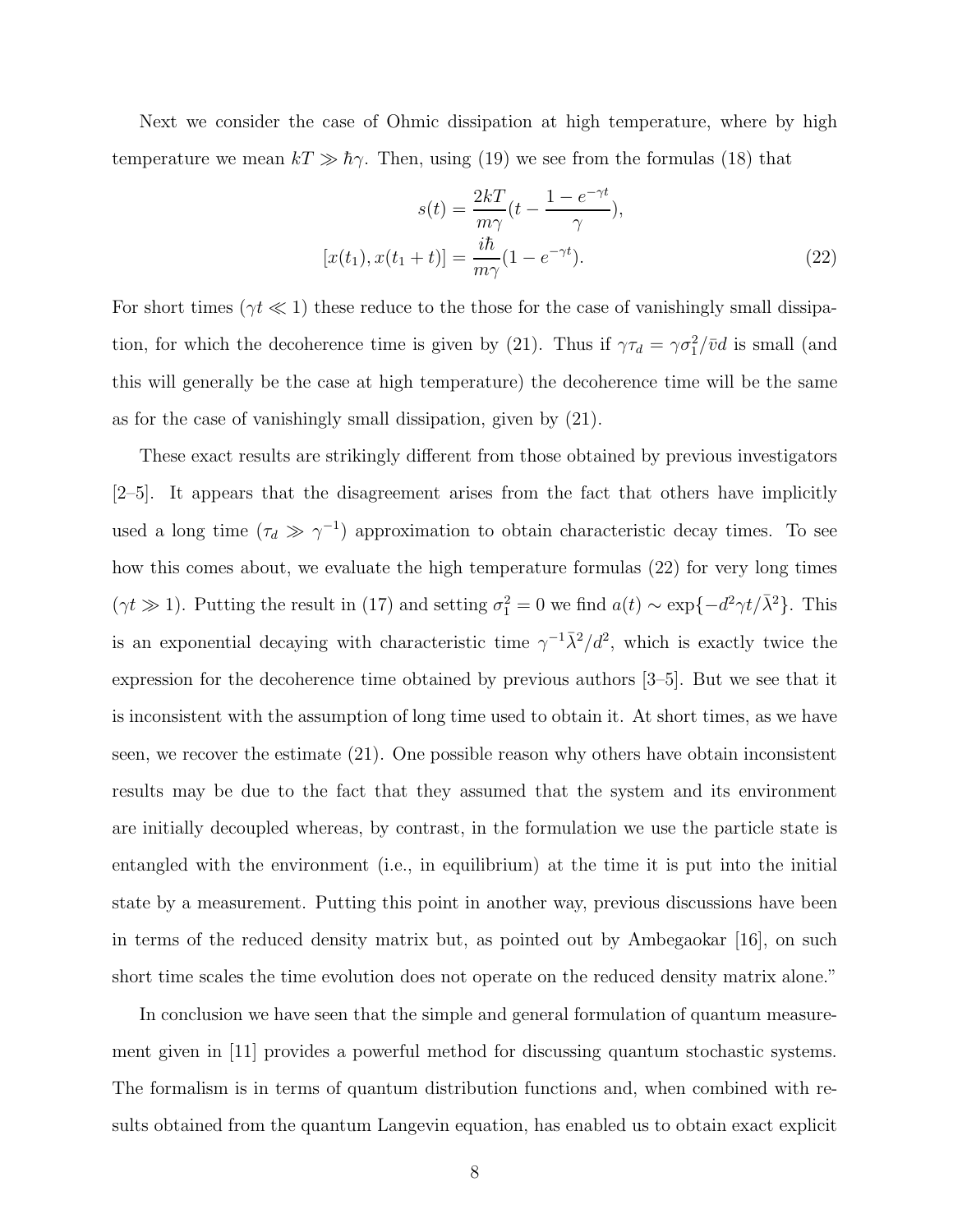expressions for wave packet spreading and the coherence attenuation factor. In discussing the latter we have seen that decoherence occurs at high temperature with or without dissipation. In either case the decoherence time is the same, given by (21). At zero temperature, decoherence occurs only in the presence of dissipation.

Note added in proof:

In order to understand more clearly the origin of our (no dissipation) result (20), we recently showed that it may be derived in a simple manner solely within the framework of elementary quantum mechanics and equilibrium statistical mechanics [17]. In addition, we have recently obtained an explicit general solution of the exact master equation [18]. When applied to the situation considered in previous discussions, namely a particle at temperature zero suddenly coupled to a bath at high temperature, we are led to an expression for the decoherence time differing by a factor of 6 from the conventional result. We see therefore that the conventional result corresponds to a particle that is "warming up" over a time of order  $\gamma^{-1}$ ; our result corresponds to a particle that is initially at the same temperature as the bath.

#### ACKNOWLEDGMENTS

GWF and RFO'C wish to thank the School of Theoretical Physics, Dublin Institute for Advanced Studies, for their hospitality.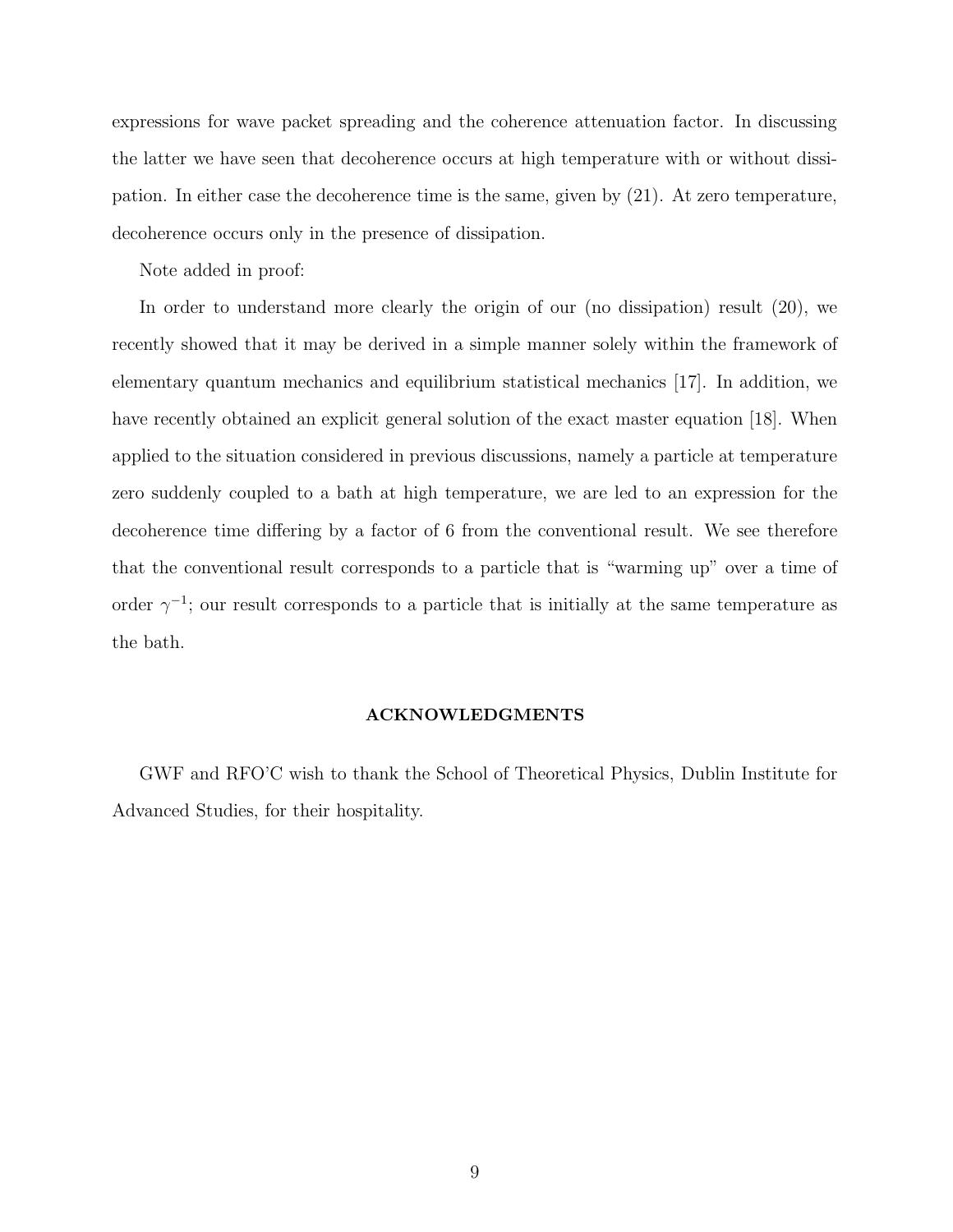### REFERENCES

- <sup>∗</sup> Permanent address: Department of Physics, University of Michigan, Ann Arbor, Michigan 48109-1120
- ∗∗ Permanent address: Department of Physics and Astronomy, Louisiana State University, Baton Rouge, Louisiana 70803-4001
- [1] A. O. Caldeira A. J. Leggett, Phys. Rev. A 31, 1059 (1985).
- [2] D. F. Walls and G. J. Milburn, Phys. Rev. A 31, 2403 (1985).
- [3] C. M. Savage and D. F. Walls, Phys. Rev. A 32, 2316 (1985).
- [4] W. H. Zurek, Physics Today 44(10), 36 (1991).
- [5] A. Venugopalan, Phys. Rev. A **61** 012102 (1999).
- [6] D. Giulini, E. Joos, C. Kiefer, J. Kupsch, I.-O. Stamatescu and H. D. Zeh, Decoherence and the appearance of a classical world in quantum theory (Springer, New York 1996).
- [7] S. Haroche, Physics Today 51(7), 36 (1998).
- [8] A. Zeilinger, Sci. Am. April 2000, p. 32.
- [9] C. Bennett, Physics Today **48**(10), 24 (1995).
- [10] Special issue of Physics World 11(3), March 1998.
- [11] G. W. Ford and J. T. Lewis, in Probability, Statistical Mechanics, and Number Theory, Advances in Mathematics Supplemental Studies, Volume 9 (Academic Press, Orlando, Florida 1986)
- [12] R. P. Feynman and A. R. Hibbs, Quantum mechanics and path integrals (McGraw-Hill New York 1965)
- [13] G. W. Ford, J. T. Lewis and R. F. O'Connell, Phys. Rev. A 37, 4419 (1988); ibid. Ann.